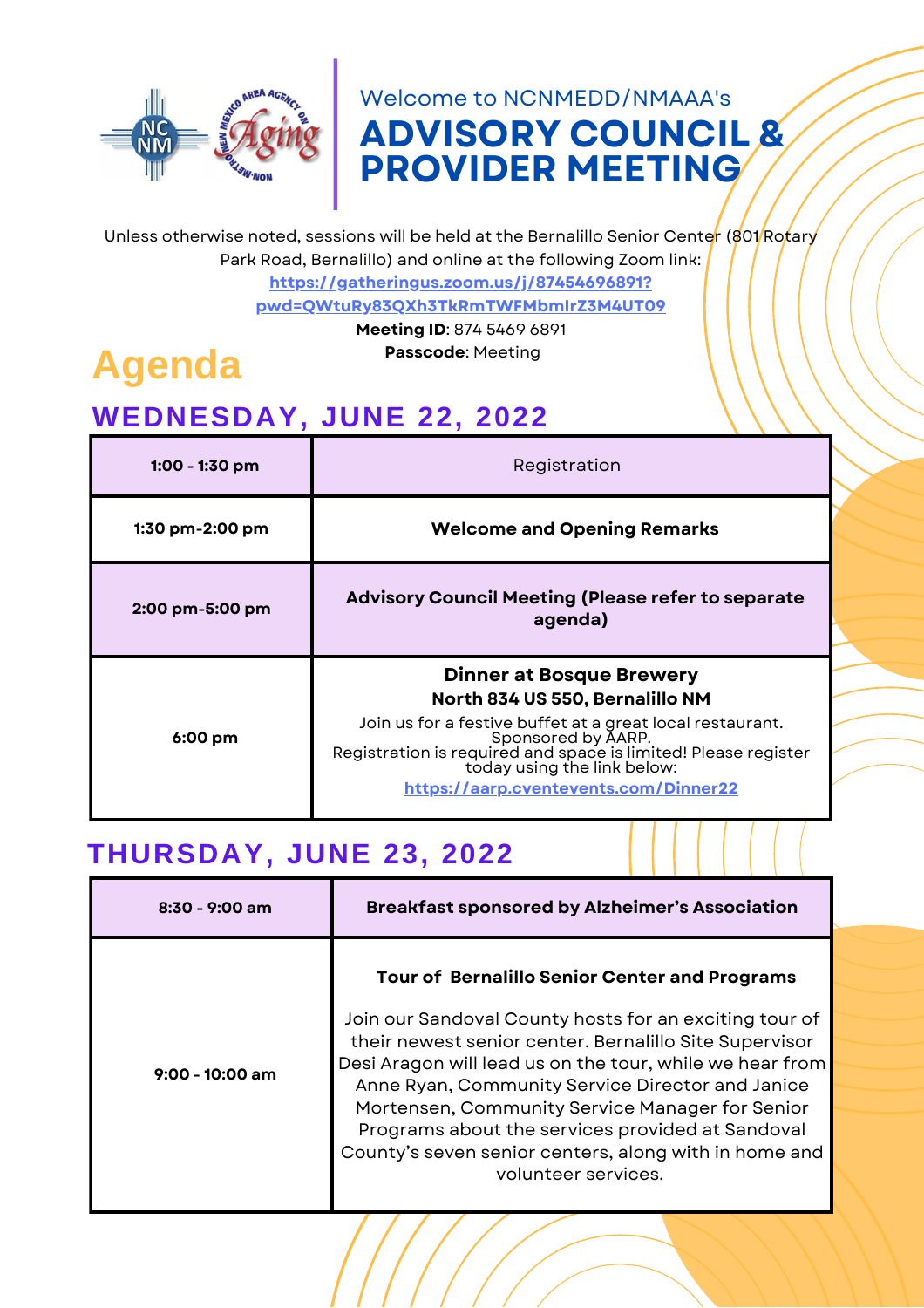

**ADVISORY COUNCIL & PROVIDER MEETING** Welcome to NCNMEDD/NMAAA's

# **THURSDAY, JUNE 23, 2022**

| 10:00 - 11:00 am  | <b>Growing and Expanding Services with Medicaid/Medicare</b><br>Elizabeth Reynolds will cover NMAAA's Special Projects Initiative to<br>increase funding streams by billing Managed Health Care<br>Organizations. We will cover the strategies, opportunities, and<br>challenges to expanding into these new billing opportunities. We will<br>discuss how NMAAA and providers can work in partnership by<br>establishing a Community Integrated Care Network to assure the<br>successful expansion of funding and services. |
|-------------------|------------------------------------------------------------------------------------------------------------------------------------------------------------------------------------------------------------------------------------------------------------------------------------------------------------------------------------------------------------------------------------------------------------------------------------------------------------------------------------------------------------------------------|
| 15 min break      | <b>Break</b>                                                                                                                                                                                                                                                                                                                                                                                                                                                                                                                 |
| 11:15 am-12:15 pm | <b>Funding and Legislative Advocacy</b><br>Monica Abeita and Nancy Arias-Macias will present estimates for<br>rising staff, food, and gas costs which will help justify an increase in<br>state funding for the Aging Network in the 2023 Legislative Session.<br>We will brainstorm our advocacy approach for the Aging Network,<br>the Legislative Finance Committee, and of course, key legislators.<br>Let's get ahead of the game to achieve success this upcoming year.                                                |
| 12:15 - 1:30 pm   | Lunch sponsored by AARP                                                                                                                                                                                                                                                                                                                                                                                                                                                                                                      |
| 1:30 - 2:45 pm    | FY 23 Budget and Software Training<br>Bernadette Segobia-Abeyta and Nancy Arias-Macias will provide<br>budget training using the new OAA-SYS software that NMAAA will<br>begin using in July 2022. The software will streamline provider<br>expense reporting and reimbursement requests. We look forward to<br>hearing your feedback and ideas regarding the new software and<br>process.                                                                                                                                   |
| 15 min break      | Break                                                                                                                                                                                                                                                                                                                                                                                                                                                                                                                        |
| 3:00 - 4:15 pm    | FY 23 Budget and Software Training, continued                                                                                                                                                                                                                                                                                                                                                                                                                                                                                |
| 4:15 - 5:00pm     | <b>Nutrition Demo: Easy Fruit Snacks and Fruit Dessert for Summer</b><br>Constance Rudnicki will present a food demo on how to make two<br>easy fruit kabobs using fresh and canned fruit, as well as easy fruit<br>paletas. This hands-on session will cover the health benefits of fruit<br>and provide samples for everyone to try.                                                                                                                                                                                       |
| 5:30 to 6:30 pm   | A Night at the Zocalo - Reception                                                                                                                                                                                                                                                                                                                                                                                                                                                                                            |